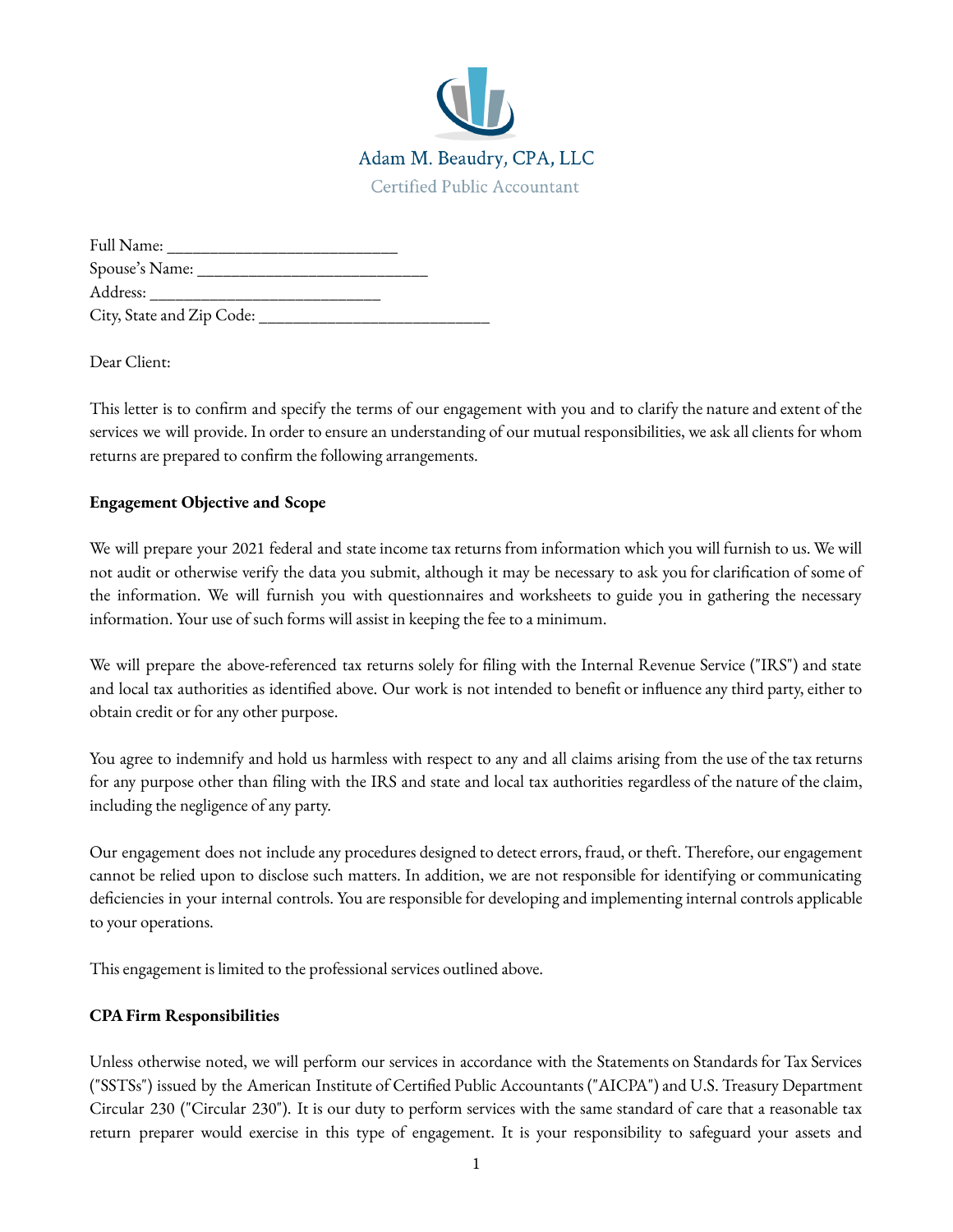maintain accurate records pertaining to transactions. We will not hold your property in trust for you, or otherwise accept fiduciary duties in the performance of the engagement.

We will prepare your tax returns based upon your filing status (single, married filing jointly, married filing separately, head of household or qualifying widow[er] with dependent child) as reflected in your income tax returns for last year. If your filing status has changed, you wish to change your filing status, or you have questions about your filing status, please contact us immediately.

#### Arguable positions

We will use our judgment to resolve questions in your favor where a tax law is unclear, provided that we have a reasonable belief that there is substantial authority for doing so. If there are conflicting interpretations of the law, we will explain the possible positions that may be taken on your return. We will follow the position you request, provided it is consistent with our understanding of tax reference materials. Tax reference materials include but are not limited to, the Internal Revenue Code ("IRC"), tax regulations, Revenue Rulings, Revenue Procedures, Private Letter Rulings, court cases, and similar state and local guidance. If the IRS, state or local tax authorities later contest the position you select, additional tax, penalties, and interest may be assessed. We assume no liability, and you hereby release us from any liability, including but not limited to, additional tax, penalties, interest, and related professional fees.

#### **Confidentiality**

If the tax returns prepared in connection with this engagement are filed using the married filing jointly filing status, both spouses are deemed to be clients of the firm under the terms of this Agreement. Both individuals acknowledge that there is no expectation of privacy from the other concerning our services in connection with this Agreement. We are at liberty to share with either of you, without prior consent of the other, documents and other information concerning the preparation of your tax returns.

#### Bookkeeping assistance

We may deem it necessary to provide you with accounting and bookkeeping assistance solely for the purpose of preparing the tax returns. These services will be performed solely in accordance with the AICPA Code of Professional Conduct. We will request your approval in writing before rendering these services. Additional charges will apply for such services.

#### Estimated tax payments

You may be required to make quarterly estimated tax payments. We will calculate these payments for the 2021 tax year based upon the information you provide to prepare your [tax yr] tax returns (the "safe harbor" rule). Updating recommended payments to more closely reflect your actual current year's income is not within the scope of this engagement. If you would like us to provide this service, we will confirm this update in a separate engagement letter.

#### Tax planning services

Tax planning services are not within the scope of this engagement. During the course of preparing the tax returns identified above, we may bring to your attention potential tax savings strategies for you to consider as a possible means of reducing your taxes in subsequent tax years. However, we have no responsibility to do so, and will take no action with respect to such recommendations, as the responsibility for implementation remains with you, the taxpayer. If you ask us to provide tax planning services, we will confirm this representation in a separate engagement letter.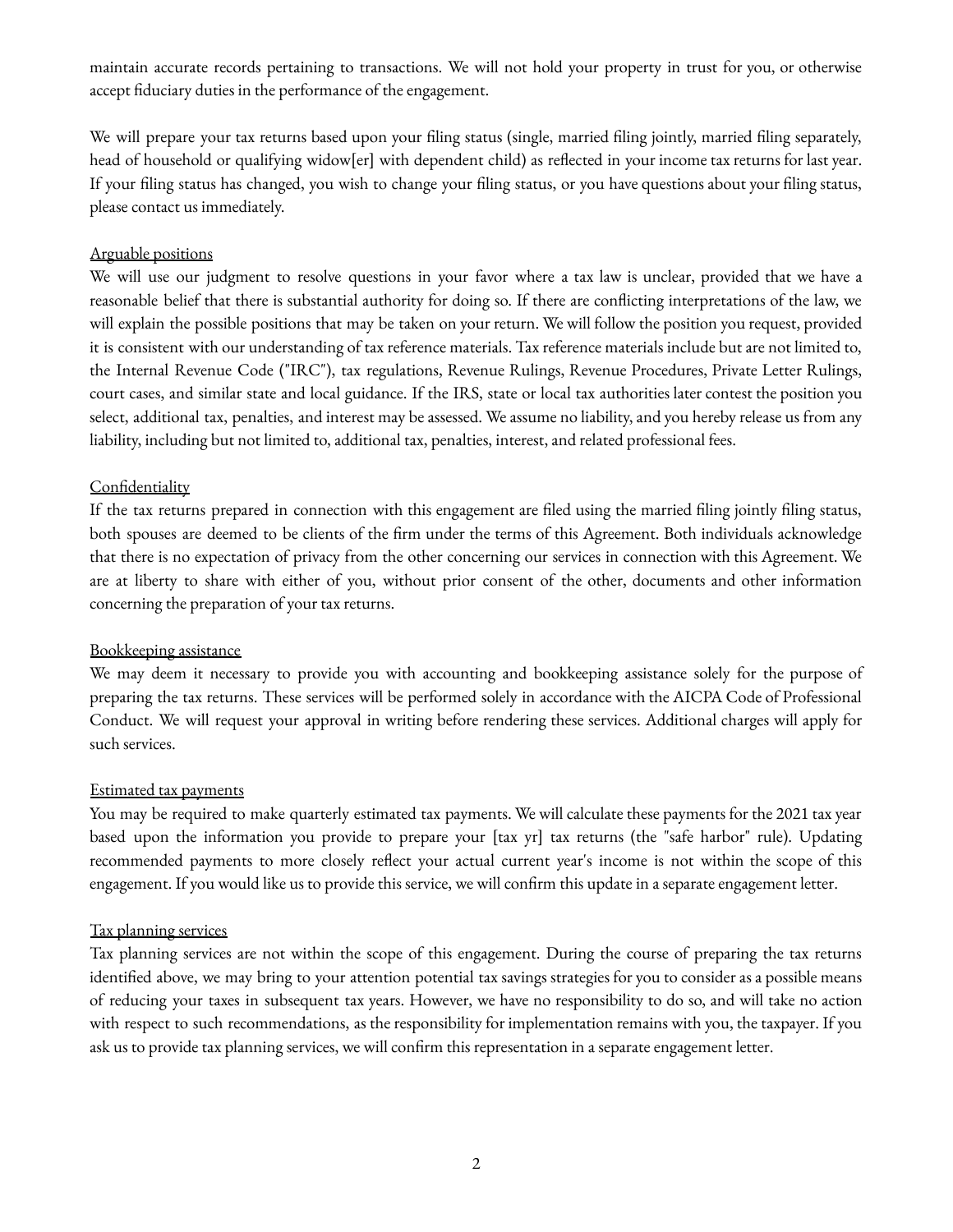#### Government inquiries

This engagement does not include responding to inquiries by any governmental agency or tax authority. If your tax return is selected for examination or audit, you may request our assistance in responding to such an inquiry. If you ask us to represent you, we will confirm this representation in a separate engagement letter.

#### Third-party requests

We will not respond to any request from banks, mortgage brokers or others for verification of any information reported on these tax returns without written permission from you. We do not communicate with third parties or provide them with copies of tax returns without written permission from you.

## Tax advice

Any advice we may provide is based upon tax reference materials, facts, assumptions, and representations that are subject to change. We will not update our advice after the conclusion of the engagement for subsequent legislative or administrative changes or future judicial interpretations. To the extent we provide written advice concerning federal tax matters, we will follow the guidance contained in Circular 230, §10.37, Requirements for Written Advice.

#### Reliance on others

If you wish to take a tax position based upon the advice of another tax advisor, we must comply with Circular 230, §10.37(b) and AICPA SSTS No. 1 and related Interpretations 1-1 and 1-2, which requires the position to meet the "realistic possibility," "substantial authority," or "more likely than not" standard, as applicable. You agree to obtain a written statement from the advisor confirming the standard that should apply so the position may be properly disclosed. If additional research or disclosure is required, you agree to pay for the additional charges necessary to complete the disclosure or research.

## Substantial understatement penalties

The IRS and many states impose penalties for substantial understatement of tax. To avoid the substantial understatement penalty, you must have substantial authority to support the tax treatment of the item challenged by the IRS or have an adequate disclosure of the item. To fulfill the adequate disclosure requirement, you may be required to attach to your tax return a completed Form 8275, Disclosure Statement, or Form 8275-R, Regulation Disclosure Statement, which discloses all relevant facts.

You agree to advise us if you wish to disclose a tax treatment on your return. If you request our assistance in identifying or performing further research to ascertain if there is substantial authority for the proposed position to be taken on the tax item(s) in your returns, and we agree to perform the research, we will confirm this engagement in a separate Agreement. It is your responsibility to contact us if additional assistance is required.

If we conclude as a result of our research that you are required to disclose a transaction on your tax return, you consent to attach Form 8275 or Form 8275-R to your tax return for filing after we discuss the matter with you. If the IRS, state or local tax authorities later contest the position taken, additional tax, penalties, and interest may be assessed. We assume no liability, and you hereby release us from any liability arising from such contest, including but not limited to, additional tax, penalties, interest, and related professional fees for the position taken.

Pursuant to the standards prescribed in Circular 230 and IRC §6694, we, as tax return preparers, are prohibited from signing a tax return unless we have a reasonable belief that there is substantial authority for a tax position taken on the tax return or we have a reasonable basis for the tax return position taken in the return and we disclose this tax position in a separate attachment to the tax return.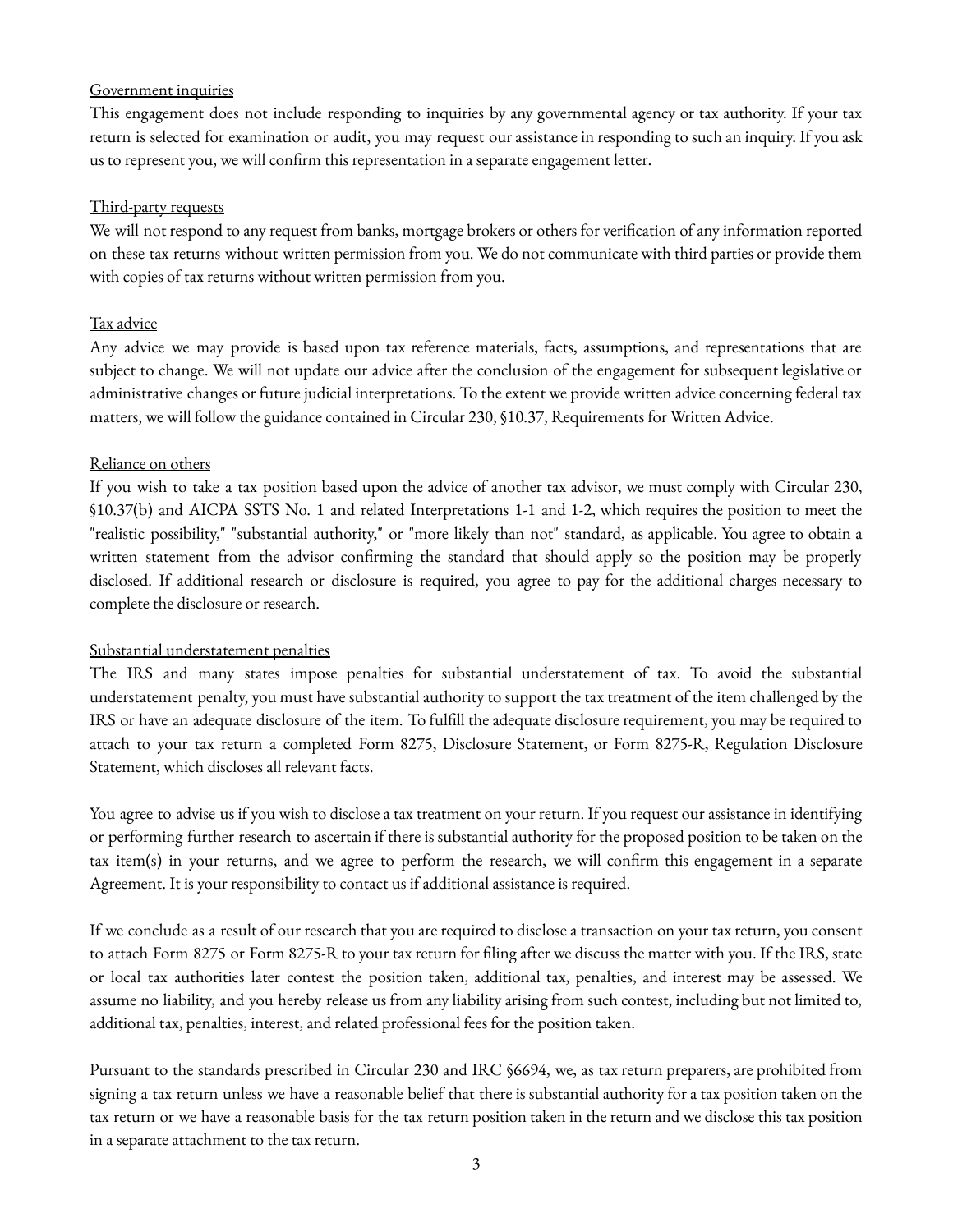The law imposes substantial penalties on taxpayers and tax advisors for failure to disclose listed and other reportable transactions on Form 8886, Reportable Transaction Disclosure Statement. In general, reportable transactions are potentially abusive transactions identified by the IRS that have a primary purpose of tax avoidance, including but not limited to listed transactions, confidential transactions, transactions with contractual protection, loss transactions, and transactions of interest (a definition of "reportable transactions" is located at <https://www.irs.gov/instructions/i8886> and includes a link to a summary of listed transactions).

The law imposes substantial penalties on taxpayers and tax advisors for failure to disclose tax shelters on Form 8271, Investor Reporting of a Tax Shelter Registration Number. A tax shelter is defined in IRC §6662((d)(2)(C) as a partnership or other entity, investment plan or arrangement, or any other plan or arrangement if a significant purpose of such partnership, entity, plan or arrangement is the avoidance or evasion of Federal income tax.

You agree to advise us of any tax shelters and/or reportable transactions identified in tax reference materials. Unless a reportable transaction is more likely than not to be sustained on its merits, IRC §6662A, Imposition of Accuracy-Related Penalty on Understatements with Respect to Reportable Transactions, requires us to disclose the reportable transaction in a separate attachment to the tax return. Similarly, unless a tax shelter is more likely than not to be sustained on its merits, IRC §6662(d)(2)(C)(ii), Imposition of Accuracy-Related Penalty on Underpayments, requires us to disclose tax shelters in a separate attachment to the tax return.

If you do not consent to a required disclosure, we may be unable to prepare your tax returns.

You agree to hold our firm harmless with respect to any liability including but not limited to, additional tax, penalties, interest and professional fees resulting from your failure to timely notify us, in writing, of any tax shelters and/or reportable transactions identified in tax reference materials in order to facilitate the timely preparation and filing of your tax returns.

## **Client Responsibilities**

We will provide you with an income tax organizer to help you compile and document the information necessary to prepare your income tax returns. You must complete the income tax organizer with accurate and complete information. Income from all sources, including those outside the U.S., is required.

We rely upon the accuracy and completeness of both the information you provide in the income tax organizer and other supporting data you provide in rendering professional services to you.

#### Documentation

You are responsible for maintaining adequate documentation to substantiate the accuracy and completeness of your tax returns. You should retain all documents that provide evidence and support for reported income, credits, and deductions on your returns, as required under applicable tax laws and regulations. You are responsible for the adequacy of all information provided in such documents. You represent that you have such documentation and can produce it, if necessary, to respond to any audit or inquiry by tax authorities. You agree to hold our firm harmless from any liability including but not limited to, additional tax, penalties, interest and professional fees resulting from the disallowance of tax deductions due to inadequate documentation.

#### Gift Tax Returns

The IRS considers a gift to be any transfer to an individual, either directly or indirectly, where full consideration (measured in money or money's worth) is not received in return. Under federal tax law, certain gifts are taxable and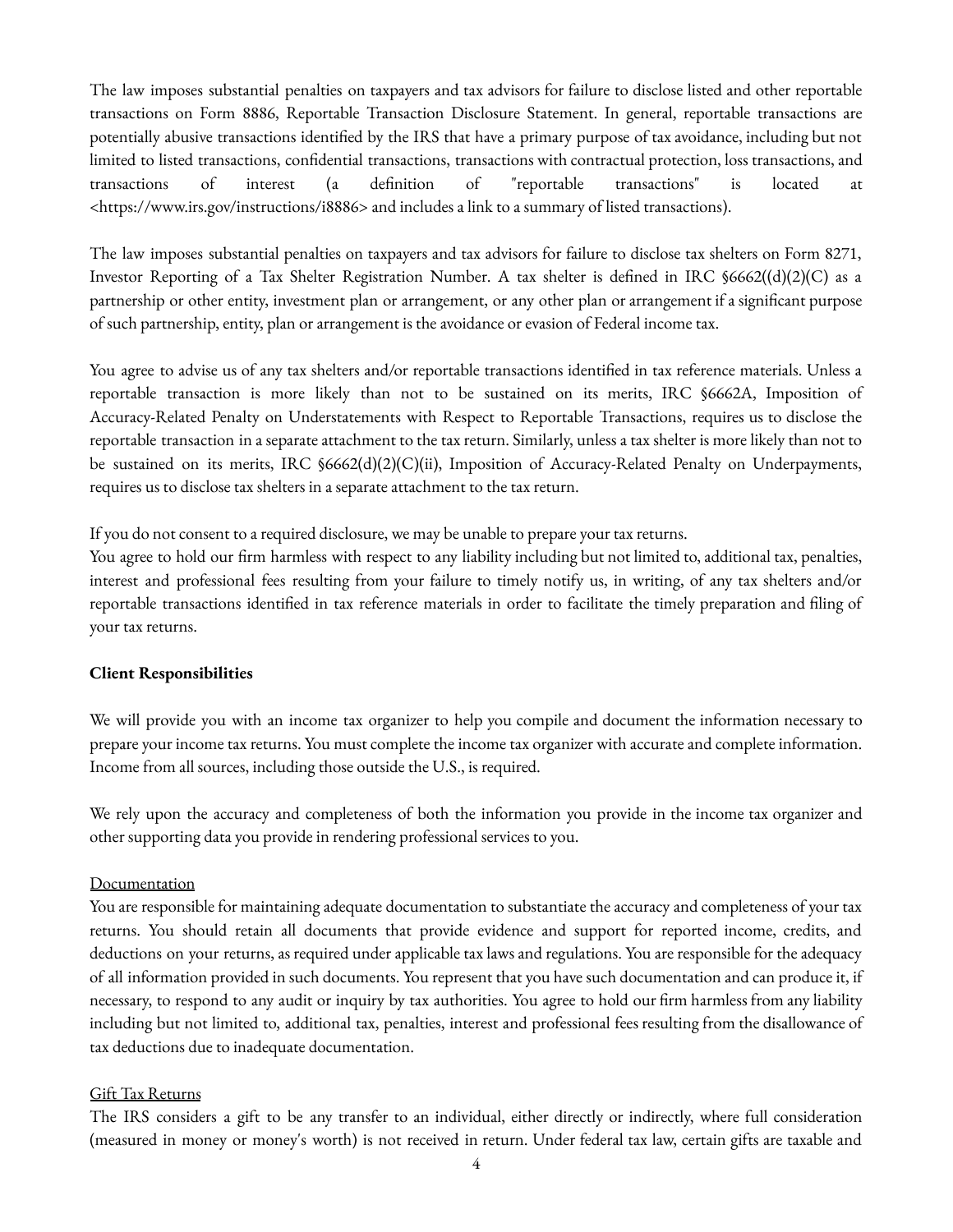subject to an annual gift tax exclusion amount, which for 2021, is \$15,000 per taxpayer. You are responsible for informing us if gift tax returns are required to be filed. If you ask us to prepare these returns, we will confirm this representation in a separate engagement letter.

#### Gifts received from foreign persons

If you received a gift or bequest from a foreign person or trust, you may be required to file a separate IRS Form 3520, Annual Return To Report Transactions With Foreign Trusts and Receipt of Certain Foreign Gifts or 3520-A, Annual Information Return of Foreign Trust with a U.S. Owner. If you ask us to prepare this return, we will confirm this in a separate engagement letter.

#### Personal expenses

You are responsible for ensuring that personal expenses, if any, are segregated from business expenses and that expenses such as meals, travel, vehicle use, gifts, and related expenses are supported by necessary records required by the IRS and other tax authorities. At your written request, we are available to provide you with written answers to your questions on the types of supporting records required.

#### State and local filing obligations

On June 21, 2018, the U.S. Supreme Court reversed the long-standing physical presence nexus standard in South Dakota v. Wayfair, Inc. et. al. This decision significantly changes the landscape of sales and use tax compliance, especially for online sellers. If you wish to understand the impact of the decision on your business, we will confirm this in a separate engagement letter. The scope of our services under this engagement letter does not include services related to your compliance with other tax obligations.

You are responsible for determining your tax filing obligations with any state or local tax authorities, including, but not limited to income, franchise, sales, use, property or unclaimed property taxes. If upon review of the information you have provided to us, including information that comes to our attention, we believe that you may have additional filing obligations, we will notify you. You acknowledge that any additional filing obligations are not within the scope of this engagement. If you ask us to prepare these returns, we will confirm this representation in a separate engagement letter.

## U.S. filing obligations related to foreign investments

As part of your filing obligations, you may be required to make certain information disclosures related to your foreign investments. You are responsible for informing us of all foreign assets owned directly or indirectly, including but not limited to financial accounts with foreign institutions, other foreign non-account investments, and ownership of any foreign entities, regardless of amount.

If we believe you have additional filing requirements, we will discuss them with you prior to completing your tax return.

In addition, as part of your filing obligations, you are required to report the maximum value of specified foreign financial assets, which include financial accounts with foreign institutions and certain other foreign non-account investment assets that exceed certain thresholds.

Based upon the information you provide, we will use this data to inform you of any additional filing requirements, which may include Form 8938, Statement of Specified Foreign Assets, and FinCEN Form 114, Report of Foreign Bank and Financial Accounts ("FBAR"). The FBAR is not a tax return and its preparation is not within the scope of this engagement. If you ask us to prepare the FBAR, we will confirm this representation in a separate engagement letter.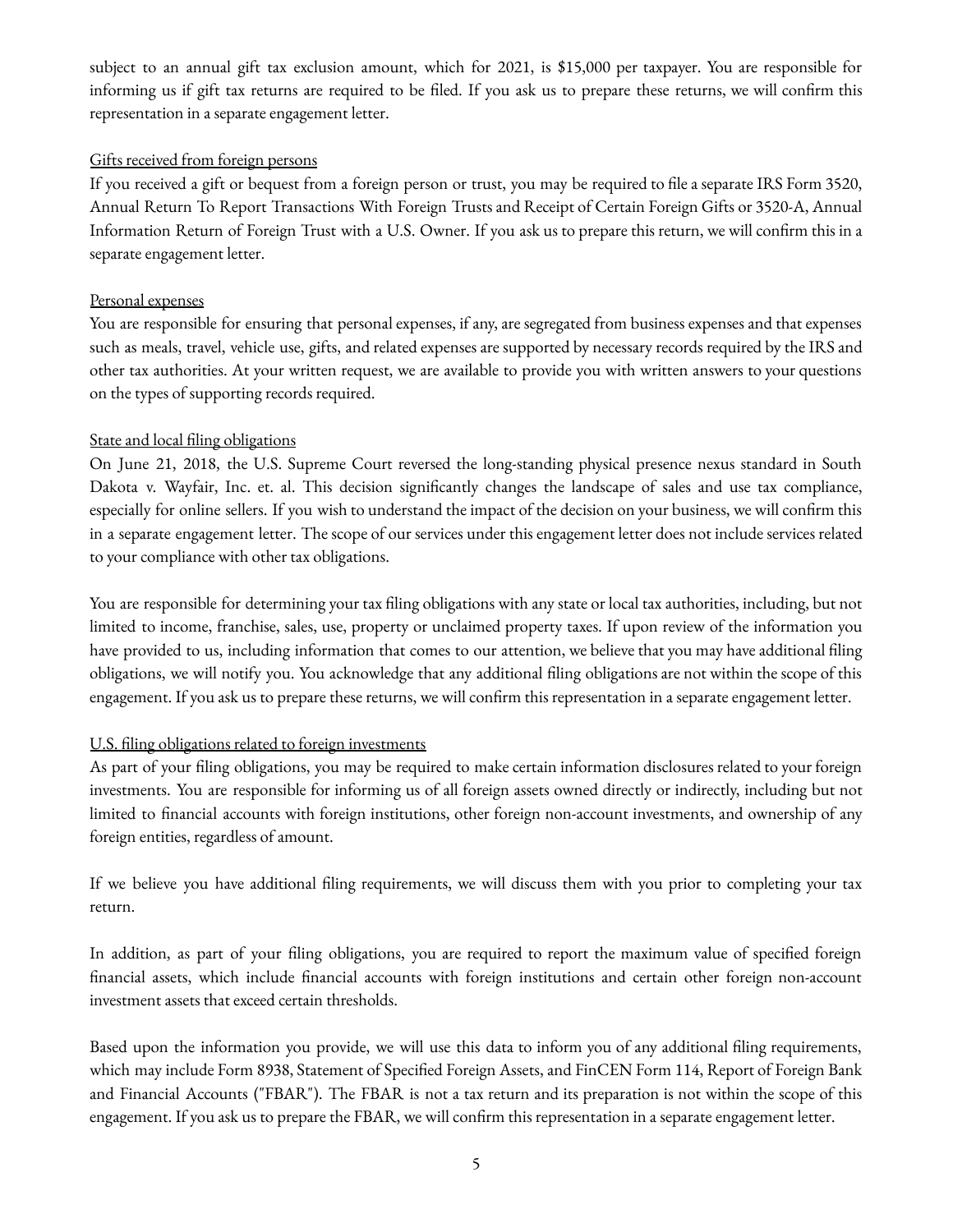Failure to timely file the required forms may result in substantial civil and/or criminal penalties. By your signature below, you agree to provide us with complete and accurate information regarding any foreign investments that you have a direct or indirect interest in, or over which you have signature authority, during the above referenced tax year.

The foreign reporting requirements are very complex. If you have any questions regarding the application of the reporting requirements for your foreign interests or activities, please ask us. We assume no liability for penalties associated with the failure to file or untimely filing of any of these forms.

## Foreign filing obligations

You are responsible for complying with the tax filing requirements of any other country. You acknowledge and agree that we have no responsibility to raise these issues with you and that foreign filing obligations are not within the scope of this engagement.

#### Virtual currency

The IRS considers virtual currency (e.g., Bitcoin) as property for U.S. federal income tax purposes. As such, any transactions in, or transactions that use, virtual currency are subject to the same general tax principles that apply to other property transactions.

If you had virtual currency activity during the tax year, you may be subject to tax consequences associated with such transactions and may have additional reporting obligations. You agree to provide us with complete and accurate information regarding any transactions in, or transactions that have used, virtual currency during the applicable tax year.

## Employment records

You are responsible for obtaining Form I-9, Employment Eligibility Verification, from each new employee at the time of employment. In addition, Form W-4, Employee's Withholding Allowance Certificate, and the applicable state equivalent should be retained for all employees. Failure to obtain these forms may subject an employer to penalties. Additional state requirements related to employment records may exist. At your written request, we are available to provide written answers to your questions on required documentation.

## Worker classification

You acknowledge and confirm that you, in consultation with other professional advisors, as needed, are responsible for determining the correctness of any worker classification. Payroll tax withholding and related employer payroll tax implications result from this determination. We cannot advise you with respect to worker classification and will rely upon your determination of the same.

We recommend obtaining a signed contract and signed Form W-9, Request for Taxpayer Identification Number and Certification, or Form W-8BEN, Certificate of Foreign Status of Beneficial Owner for United States Tax Withholding and Reporting (Individuals), from all independent contractors. You should provide all independent contractors with both forms and let them decide which form (W-9 or W-8BEN) is reflective of their status.

You should also issue a Form 1099-NEC, Nonemployee Compensation, to all unincorporated domestic independent contractors to whom you pay \$600 or more for services. For those who provided a completed Form W-8BEN, a Form 1042-S must be issued to individuals if any payment is made from U.S. sources that would be deemed to be fixed or determinable annual or periodical income or other types of income included in the instructions, even if these payments are subject to a reduced income tax withholding rate or are exempt from income tax withholding due to an income tax treaty. In addition, state rules should also be reviewed to determine if state taxes are required to be withheld and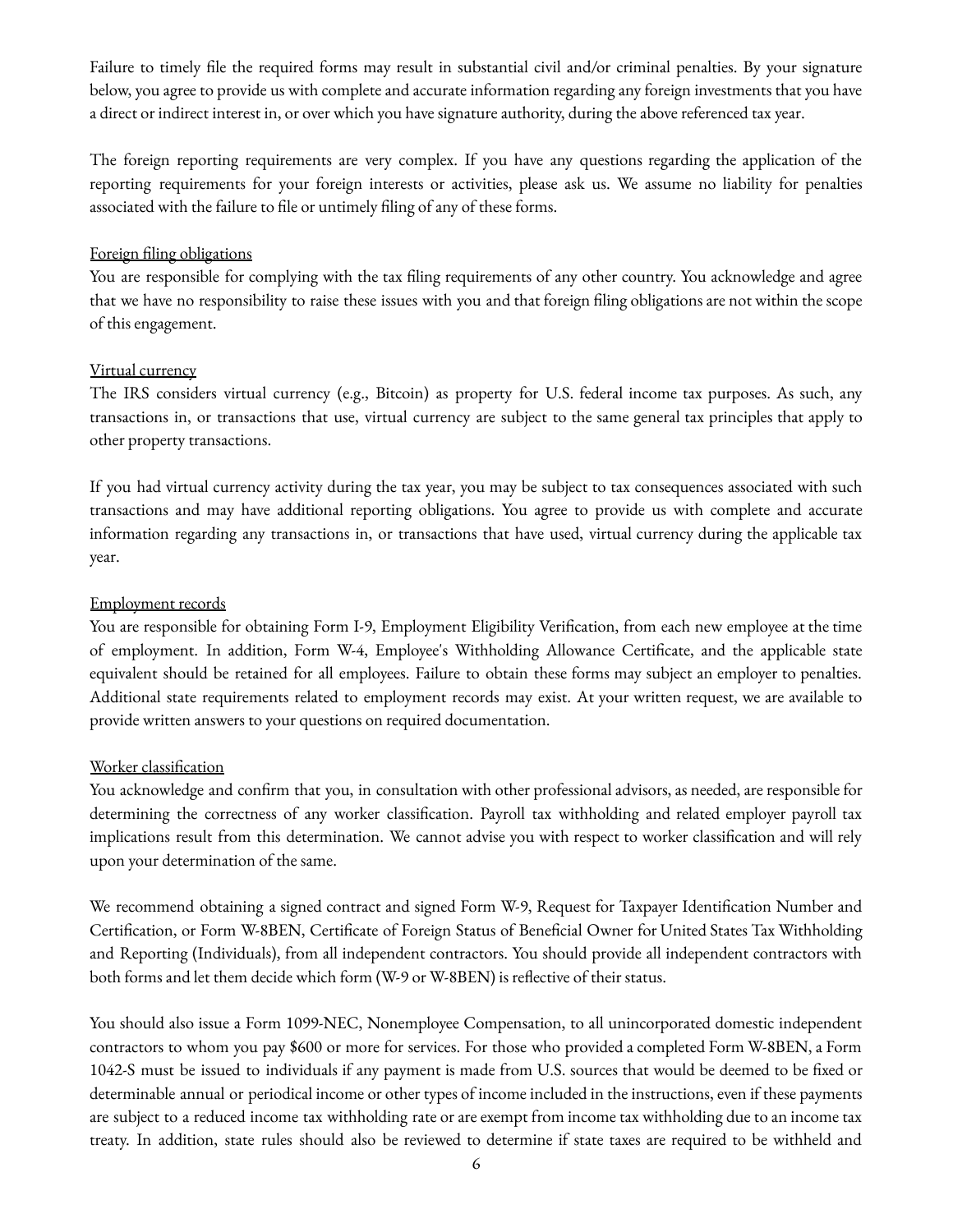separate returns completed for any independent contractor. At your written request, we are available to provide written answers to your questions on required documentation and only written responses from us may be relied upon.

Some of these filings are due as early as January 31, 2021 and significant penalties are assessed for late filing, non-filing and filing of incorrect information. Preparation of these forms is not within the scope of this engagement. If you ask us to prepare these forms, and we agree to prepare them, we will confirm this engagement in a separate Agreement. If you fail to adhere to the filing deadlines, you will be responsible for any penalties, interest and related professional fees for the improper filing.

# Ultimate responsibility

You have final responsibility for the accuracy of your tax returns. We will provide you with a copy of your electronic tax returns and accompanying schedules and statements for review prior to filing with the IRS and state and local tax authorities, as applicable. You agree to review and examine them carefully for accuracy and completeness.

You will be required to verify and sign a completed Form 8879, IRS e-file Signature Authorization, and any similar state and local equivalent authorization form before your returns can be filed electronically.

In the event that you do not wish to have your tax returns filed electronically, please contact our firm. Additional procedures will apply. You will be responsible for reviewing the paper returns for accuracy, signing them, and filing them timely with the tax authorities.

# **Timing of the Engagement**

We expect to begin our services upon receipt of this executed Agreement, the completed [tax yr] income tax organizer and all documents requested either in the organizer or by our office.

Our services will conclude upon the earlier of:

- ❏ the filing and acceptance of your [tax yr] tax returns by the appropriate tax authorities and mailing or delivery of non-electronically filed tax returns (if any) for your review and filing with the appropriate tax authorities,
- ❏ written notification by either party that the engagement is terminated, or
- ❏ one year from the execution date of this Agreement.

## **Extensions of Time to File Tax Returns**

The original filing due dates for your tax returns are April 15, 2021. Due to the high volume of tax returns prepared by our firm, the information needed to complete the tax returns must be received no later than April 1, 2021 so that the returns may be completed by the original filing due dates.

It may become necessary to apply for an extension of the filing deadline if there are unresolved issues or delays in processing, or if we do not receive all of the necessary information from you on a timely basis. Applying for an extension of time to file may extend the time available for a government agency to undertake an audit of your return or may extend the statute of limitations to file a legal action. **All taxes owed are due by the original filing due date.** Additionally, extensions may affect your liability for penalties and interest or compliance with governmental or other deadlines.